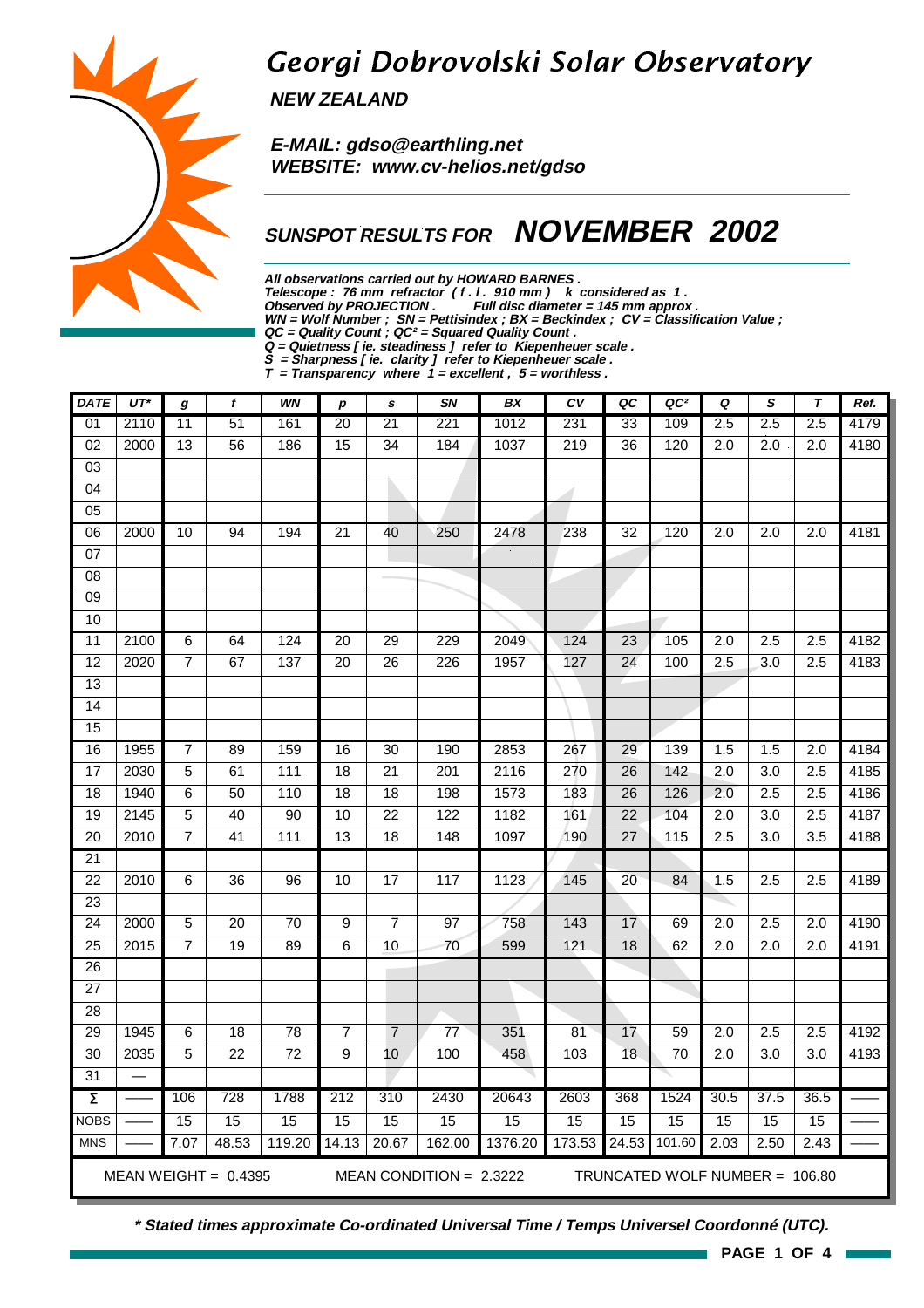

## **SUNSPOT DISTRIBUTION & INTER-SOL INDICES FOR**

# **NOVEMBER 2002**

**All observations carried out by HOWARD BARNES .**

Telescope : 76 mm refractor (f.l. 910 mm).<br>Observed by PROJECTION. Full disc diam

Full disc diameter = 145 mm approx .

**IS = Inter-Sol Index .**

**gr = number of multi-spot groups .**

**grfp = number of umbræ within penumbræ within the groups (gr) .**

**grf = number of non-penumbral spots within the groups (gr) .**

**efp = number of single penumbral spots .**

**ef = number of single non-penumbral spots . Q = Quietness [ ie. steadiness ] refer to Kiepenheuer scale .**

**S = Sharpness [ ie. clarity ] refer to Kiepenheuer scale .**

**T = Transparency where 1 = excellent , 5 = worthless .**

| <b>DATE</b>         | UT   | IS              | gr              | grfp            | grf              | efp                     | ef             | $\pmb Q$         | $\pmb{s}$        | T    | Ref. |
|---------------------|------|-----------------|-----------------|-----------------|------------------|-------------------------|----------------|------------------|------------------|------|------|
| 01                  | 2110 | $\overline{58}$ | $\overline{7}$  | 26              | $\overline{21}$  | 4                       | $\pmb{0}$      | 2.5              | 2.5              | 2.5  | 4179 |
| $\overline{02}$     | 2000 | 64              | $\overline{8}$  | 19              | $\overline{32}$  | 3                       | $\overline{2}$ | $\overline{2.0}$ | 2.0              | 2.0  | 4180 |
| 03                  |      |                 |                 |                 |                  |                         |                |                  |                  |      |      |
| $\overline{04}$     |      |                 |                 |                 |                  |                         |                |                  |                  |      |      |
| $\overline{05}$     |      |                 |                 |                 |                  |                         |                |                  |                  |      |      |
| 06                  | 2000 | 100             | 6               | 51              | 39               | 3                       | $\mathbf{1}$   | 2.0              | 2.0              | 2.0  | 4181 |
| $\overline{07}$     |      |                 |                 |                 |                  |                         |                |                  |                  |      |      |
| $\overline{08}$     |      |                 |                 |                 |                  |                         |                |                  |                  |      |      |
| 09                  |      |                 |                 |                 |                  |                         |                |                  |                  |      |      |
| 10                  |      |                 |                 |                 |                  |                         |                |                  |                  |      |      |
| 11                  | 2100 | 69              | $\overline{5}$  | $\overline{34}$ | 29               | $\overline{1}$          | $\overline{0}$ | $\overline{2.0}$ | 2.5              | 2.5  | 4182 |
| 12                  | 2020 | 72              | $\overline{5}$  | 40              | 25               | $\overline{\mathbf{1}}$ | $\overline{1}$ | 2.5              | 3.0              | 2.5  | 4183 |
| $\overline{13}$     |      |                 |                 |                 |                  |                         |                |                  |                  |      |      |
| $\overline{14}$     |      |                 |                 |                 |                  |                         |                |                  |                  |      |      |
| 15                  |      |                 |                 |                 |                  |                         |                |                  |                  |      |      |
| 16                  | 1955 | 95              | 6               | 58              | 30               | $\mathbf{1}$            | $\pmb{0}$      | 1.5              | 1.5              | 2.0  | 4184 |
| $\overline{17}$     | 2030 | 65              | 4               | 39              | 21               | $\mathbf{1}$            | $\mathbf 0$    | 2.0              | 3.0              | 2.5  | 4185 |
| 18                  | 1940 | 55              | $\overline{5}$  | 31              | $\overline{18}$  | $\overline{1}$          | $\pmb{0}$      | 2.0              | 2.5              | 2.5  | 4186 |
| $\overline{19}$     | 2145 | $\overline{44}$ | $\overline{4}$  | $\overline{17}$ | $\overline{22}$  | $\mathbf{1}$            | $\overline{0}$ | $\overline{2.0}$ | $\overline{3.0}$ | 2.5  | 4187 |
| 20                  | 2010 | $\overline{47}$ | $\overline{6}$  | $\overline{22}$ | $\overline{18}$  | $\overline{1}$          | $\pmb{0}$      | 2.5              | 3.0              | 3.5  | 4188 |
| $\overline{21}$     |      |                 |                 |                 |                  |                         |                |                  |                  |      |      |
| 22                  | 2010 | 39              | 3               | 17              | 16               | $\overline{c}$          | $\overline{1}$ | 1.5              | 2.5              | 2.5  | 4189 |
| 23                  |      |                 |                 |                 |                  |                         |                |                  |                  |      |      |
| 24                  | 2000 | 22              | $\overline{2}$  | 10              | $\boldsymbol{7}$ | 3                       | $\mathbf 0$    | 2.0              | 2.5              | 2.0  | 4190 |
| 25                  | 2015 | 21              | $\overline{2}$  | $\sqrt{5}$      | $\overline{9}$   | $\overline{\mathbf{4}}$ | 1              | 2.0              | 2.0              | 2.0  | 4191 |
| 26                  |      |                 |                 |                 |                  |                         |                |                  |                  |      |      |
| $\overline{27}$     |      |                 |                 |                 |                  |                         |                |                  |                  |      |      |
| 28                  |      |                 |                 |                 |                  |                         |                |                  |                  |      |      |
| 29                  | 1945 | 22              | $\overline{4}$  | $10$            | $\,6$            | $\mathbf{1}$            | $\mathbf{1}$   | 2.0              | 2.5              | 2.5  | 4192 |
| $\overline{30}$     | 2035 | 26              | $\overline{4}$  | $\overline{11}$ | 10               | $\overline{1}$          | $\overline{0}$ | 2.0              | 3.0              | 3.0  | 4193 |
| 31                  |      |                 |                 |                 |                  |                         |                |                  |                  |      |      |
| $\overline{\Sigma}$ |      | 799             | $\overline{71}$ | 390             | 303              | 28                      | $\overline{7}$ | 30.5             | 37.5             | 36.5 |      |
| <b>NOBS</b>         |      | 15              | 15              | 15              | 15               | 15                      | 15             | 15               | 15               | 15   |      |
| <b>MNS</b>          |      | 53.27           | 4.73            | 26.00           | 20.20            | 1.87                    | 0.47           | 2.03             | 2.50             | 2.43 |      |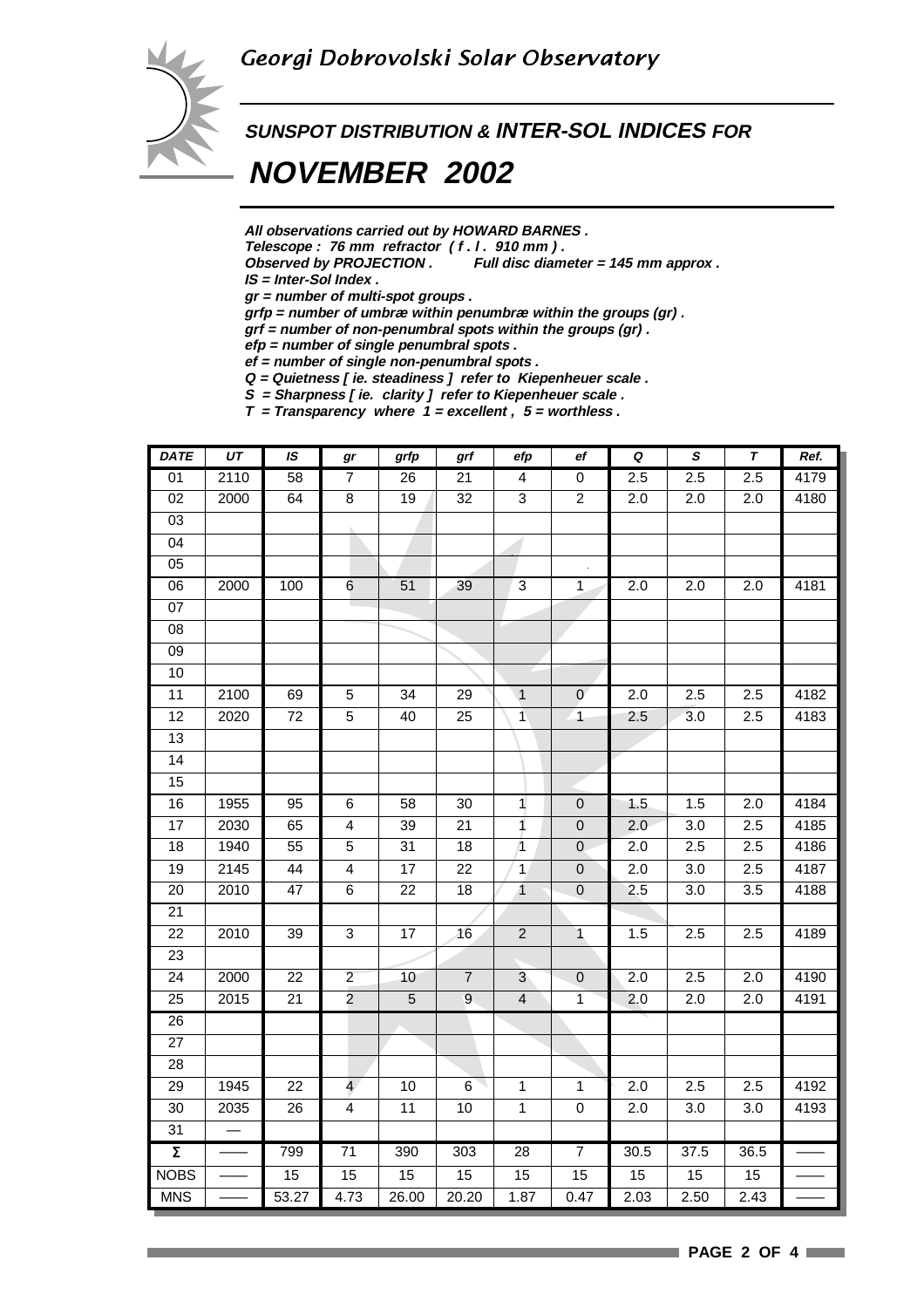### **SUNSPOT CENSUS BY CLASSIFICATION FOR**

# **NOVEMBER 2002**

| All observations carried out by HOWARD BARNES.                            |
|---------------------------------------------------------------------------|
| Telescope: 76 mm refractor (f.l. 910 mm).                                 |
| Observed by PROJECTION . Full disc diameter $= 145$ mm approx.            |
| IF 2 OR MORE REGIONS ARE OF THE SAME CLASSIFICATION . THEN SUNSPOT COUNTS |
| ARE SEPARATED BY SOLIDI (/).                                              |

| DATE                                 | UΤ   | В<br>A       |                        |                | $\pmb{C}$      | D<br>E           |                |                | F                                     |                                    | G                 |                    | Н                           |              | J           |              |              |                  |               |
|--------------------------------------|------|--------------|------------------------|----------------|----------------|------------------|----------------|----------------|---------------------------------------|------------------------------------|-------------------|--------------------|-----------------------------|--------------|-------------|--------------|--------------|------------------|---------------|
|                                      |      | g            | f                      | g              | f              | $\boldsymbol{g}$ | $\mathbf f$    | g              | f                                     | $\boldsymbol{g}$                   | f                 | $\pmb{g}$          | f                           | g            | f           | g            | $\mathbf f$  | $\boldsymbol{g}$ | f             |
| 01                                   | 2110 | $\mathbf 0$  | $\mathbf 0$            | $\mathbf 0$    | 0              | $\mathbf{1}$     | $\overline{2}$ | 5              | 3/6/9/11/14                           | $\mathbf 0$                        | $\mathbf 0$<br>à. | $\mathbf 0$        | 0                           | $\mathbf 0$  | 0           | 0            | 0            | 5                | 1/1/1/<br>1/2 |
| 02                                   | 2000 | 2            | 1/1                    | 3              | 2/2/3          | 0                | 0              | $\overline{4}$ | 2/5/8/16                              | $\mathbf{1}$                       | 13                | 0                  | 0                           | 0            | 0           | $\mathbf{1}$ | $\mathbf{1}$ | $\overline{2}$   | 1/1           |
| 03                                   |      |              |                        |                |                |                  |                |                |                                       |                                    |                   |                    |                             |              |             |              |              |                  |               |
| 04                                   |      |              |                        |                |                |                  |                |                |                                       |                                    |                   |                    |                             |              |             |              |              |                  |               |
| 05                                   |      |              |                        |                |                |                  |                |                |                                       |                                    |                   |                    |                             |              |             |              |              |                  |               |
| 06                                   | 2000 | $\mathbf{1}$ | $\mathbf{1}$           | $\mathbf 0$    | 0              | $\overline{2}$   | 3/8            | 3              | 6/9/17                                | $\mathbf 0$                        | $\mathbf 0$       | $\mathbf{1}$       | 47                          | $\mathbf 0$  | 0           | $\mathbf{1}$ | $\mathbf{1}$ | $\overline{2}$   | 1/1           |
| 07                                   |      |              |                        |                |                |                  |                |                |                                       |                                    |                   |                    |                             |              |             |              |              |                  |               |
| 08                                   |      |              |                        |                |                |                  |                |                |                                       |                                    |                   |                    |                             |              |             |              |              |                  |               |
| 09                                   |      |              |                        |                |                |                  |                |                |                                       |                                    |                   |                    |                             |              |             |              |              |                  |               |
| 10                                   |      |              |                        |                |                |                  |                |                |                                       |                                    |                   |                    |                             |              |             |              |              |                  |               |
| 11                                   | 2100 | $\pmb{0}$    | 0                      | $\mathbf{1}$   | $\overline{2}$ | $\mathbf{1}$     | 3              | $\mathbf{1}$   | 6                                     | $\mathbf 0$                        | $\pmb{0}$         | $\overline{2}$     | 12/40                       | $\mathbf{0}$ | $\mathbf 0$ | 0            | 0            | $\mathbf{1}$     | $\mathbf{1}$  |
| 12                                   | 2020 | $\mathbf{1}$ | $\mathbf{1}$           | $\mathbf 0$    | $\mathbf 0$    | $\overline{2}$   | 3/4            | $\mathbf{1}$   | 9                                     | $\mathbf{1}$                       | 6                 | $\mathbf{1}$       | 43                          | $\mathbf 0$  | $\mathbf 0$ | $\mathbf 0$  | 0            | $\mathbf{1}$     | $\mathbf{1}$  |
| 13                                   |      |              |                        |                |                |                  |                |                |                                       |                                    |                   |                    |                             |              |             |              |              |                  |               |
| 14                                   |      |              |                        |                |                |                  |                |                |                                       |                                    |                   |                    |                             |              |             |              |              |                  |               |
| 15                                   |      |              |                        |                |                |                  |                |                |                                       |                                    |                   |                    |                             |              |             |              |              |                  |               |
| 16                                   | 1955 | $\mathbf 0$  | 0                      | $\overline{2}$ | 2/2            | $\mathbf 0$      | $\mathbf 0$    | $\mathbf 0$    | 0                                     | $\overline{2}$                     | 9/12              | $\overline{2}$     | 18/45                       | $\mathbf 0$  | 0           | $\mathbf{1}$ | $\mathbf{1}$ | $\mathbf 0$      | 0             |
| 17                                   | 2030 | $\mathbf 0$  | 0                      | 0              | $\mathbf 0$    | 0                | 0              | 0              | $\mathbf 0$                           | $\mathbf{1}$                       | 8                 | 3                  | 9/11/32                     | $\mathbf 0$  | $\mathbf 0$ | $\mathbf{1}$ | $\mathbf{1}$ | $\mathbf 0$      | 0             |
| 18                                   | 1940 | $\mathbf 0$  | 0                      | $\mathbf{1}$   | 2              | $\mathbf 0$      | $\mathbf 0$    | $\mathbf{1}$   | $\overline{4}$                        | $\mathbf{1}$                       | 9                 | $\overline{2}$     | 16/18                       | 0            | $\mathbf 0$ | $\mathbf{1}$ | $\mathbf{1}$ | $\mathbf 0$      | 0             |
| 19                                   | 2145 | 0            | 0                      | $\mathbf 0$    | $\mathbf 0$    | $\mathbf{1}$     | 4              | $\mathbf 0$    | $\mathbf 0$                           | $\overline{2}$                     | 6/8               | $\mathbf{1}$       | 21                          | $\mathbf 0$  | 0           | $\mathbf{1}$ | $\mathbf{1}$ | $\mathbf 0$      | 0             |
| 20                                   | 2010 | $\mathbf 0$  | $\mathbf 0$            | $\mathbf 0$    | $\mathbf 0$    | $\overline{2}$   | 2/3            | $\overline{2}$ | 2/6                                   | $\mathbf{1}$                       | 8                 | $\mathbf{1}$       | 19                          | $\mathbf 0$  | $\mathbf 0$ | $\mathbf 0$  | 0            | $\mathbf{1}$     | $\mathbf{1}$  |
| 21                                   |      |              |                        |                |                |                  |                |                |                                       |                                    |                   |                    |                             |              |             |              |              |                  |               |
| 22                                   | 2010 | $\mathbf{1}$ | $\mathbf{1}$           | $\mathbf 0$    | 0              | $\mathbf{1}$     | 3              | $\mathbf 0$    | $\overline{0}$                        | $\mathbf{1}$                       | $6\phantom{1}6$   | $\mathbf{1}$       | 24                          | $\mathbf 0$  | 0           | $\mathbf{1}$ | $\mathbf{1}$ | $\mathbf{1}$     | $\mathbf{1}$  |
| 23                                   |      |              |                        |                |                |                  |                |                |                                       |                                    |                   |                    |                             |              |             |              |              |                  |               |
| 24                                   | 2000 | $\mathbf 0$  | 0                      | $\mathbf 0$    | $\mathbf 0$    | $\mathbf 0$      | $\mathbf{0}$   | $\mathbf 0$    | $\mathbf 0$                           | $\mathbf 0$                        | $\mathbf 0$       | $\overline{1}$     | 15                          | $\mathbf{1}$ | 2           | $\mathbf{1}$ | $\mathbf{1}$ | $\overline{2}$   | 1/1           |
| 25                                   | 2015 | $\mathbf{1}$ | $\mathbf{1}$           | $\mathbf{1}$   | $\overline{2}$ | 0                | $\mathsf 0$    | $\mathbf 0$    | $\pmb{0}$                             | $\overline{0}$                     | $\mathbf 0$       | 1                  | $12 -$                      | $\mathbf 0$  | $\mathbf 0$ | $\mathbf{1}$ | $\mathbf{1}$ | 3                | 1/1/1         |
| 26                                   |      |              |                        |                |                |                  |                |                |                                       |                                    |                   |                    |                             |              |             |              |              |                  |               |
| 27                                   |      |              |                        |                |                |                  |                |                |                                       |                                    |                   |                    |                             |              |             |              |              |                  |               |
| 28                                   |      |              |                        |                |                |                  |                |                |                                       |                                    |                   |                    |                             |              |             |              |              |                  |               |
| 29                                   | 1945 | $\mathbf{1}$ | 1                      | $\mathbf{1}$   | $\overline{2}$ | $\mathbf{1}$     | $2^{\circ}$    | $\mathbf{1}$   | $\overline{2}$                        | $\mathbf{1}$                       | 10                | $\pmb{0}$          | $\alpha$                    | $\mathbf 0$  | 0           | 0            | 0            | $\mathbf{1}$     | $\mathbf{1}$  |
| 30                                   | 2035 | $\pmb{0}$    | 0                      | $\mathbf 0$    | 0              | $\mathbf{1}$     | $\overline{c}$ | $\sqrt{2}$     | 4/6                                   | $\mathbf{1}$                       | 9                 | $\mathbf 0$        | 0                           | $\mathbf 0$  | 0           | 0            | 0            | $\mathbf{1}$     | $\mathbf{1}$  |
| 31                                   |      |              |                        |                |                |                  |                |                |                                       |                                    |                   |                    |                             |              |             |              |              |                  |               |
| <b>TOTALS</b>                        |      |              |                        | 9              | 19             | 12               | 39             | 20             | 145                                   | 12                                 | 104               | $16\,$             | 382                         |              |             |              | 9            | 20               | 21            |
|                                      |      |              |                        |                |                |                  |                |                | REGIONAL PERCENTAGES                  |                                    |                   |                    |                             |              |             |              |              |                  |               |
| A                                    |      |              | $\mathsf C$<br>$\sf B$ |                |                | E<br>$\mathsf D$ |                |                |                                       | $\mathsf F$                        | G                 | H                  | $\mathsf J$                 |              |             |              |              | $\Sigma g$       |               |
| 6.6                                  |      |              | 8.5                    |                | 11.3           |                  | 18.9           |                | 11.3                                  |                                    | 15.1              | $0.9\,$<br>$8.5\,$ |                             |              |             | 18.9         |              |                  | 106           |
| $NOBS = 15$<br>$p / g$ mean = 2.0864 |      |              |                        |                |                |                  |                |                |                                       | $\frac{1}{\sqrt{9}}$ mean = 7.0534 |                   |                    |                             |              |             |              |              |                  |               |
|                                      |      |              |                        |                |                |                  |                |                | $\frac{1}{p}$ / g mean = 2.0000       |                                    |                   |                    | $\frac{1}{2}$ mean = 6.8679 |              |             |              |              |                  |               |
|                                      |      |              |                        |                |                |                  |                |                | GROUP COMPLEXITY INDEX (GCI) = 8.8679 |                                    |                   |                    |                             |              |             |              |              |                  |               |
|                                      |      |              |                        |                |                |                  |                |                |                                       |                                    |                   |                    |                             |              |             |              |              |                  |               |